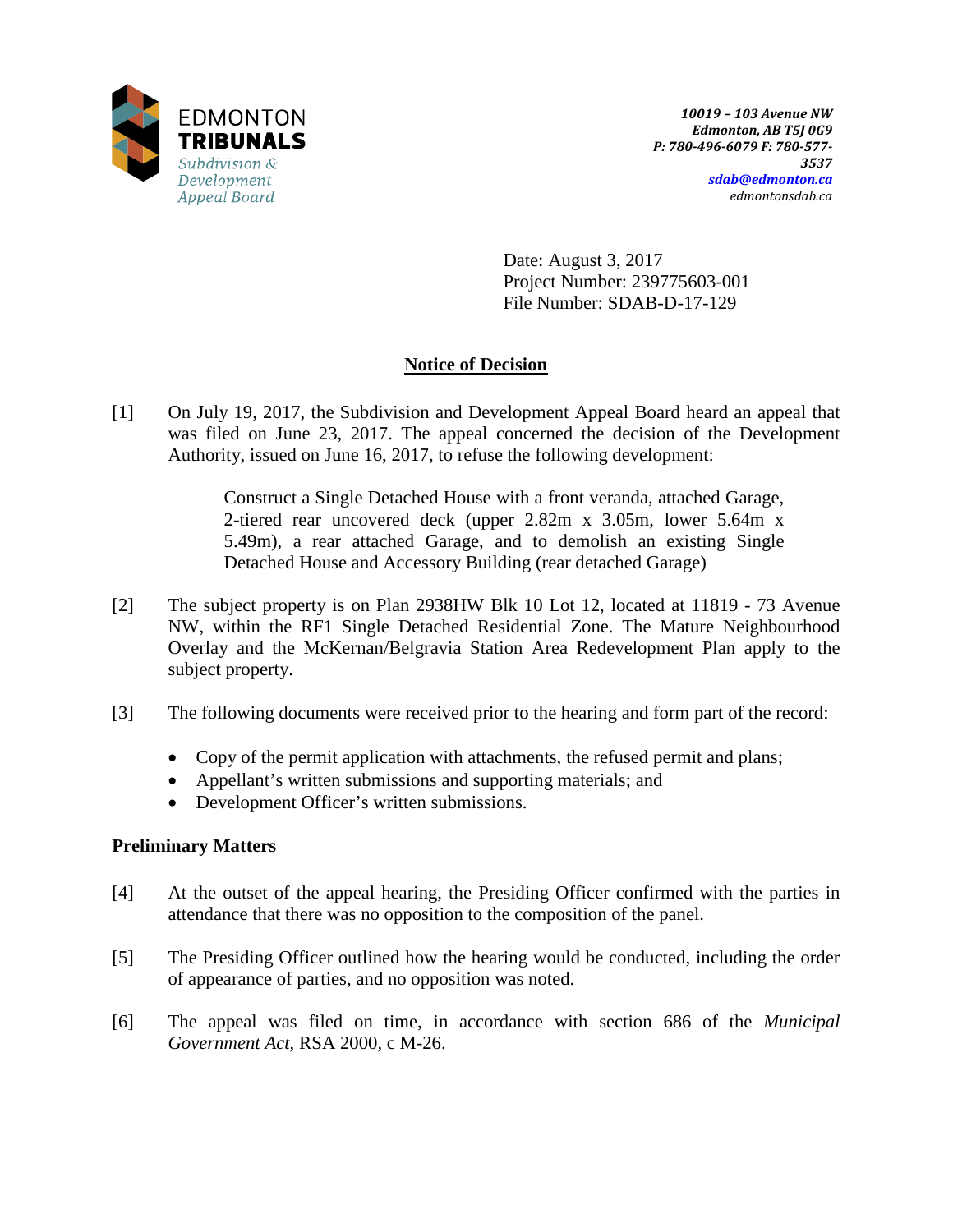#### **Summary of Hearing**

- *i) Position of the Appellants, Mr. D. Hitesman and Mrs. M. Hitesman*
- [7] The Appellants were accompanied by a representative from the builder, Mr. H. Janke.
- [8] The Appellants are requesting that the Board grant two variances to allow the development of a rear attached garage:
	- a) Reduce the required rear setback from 40% of site depth to 20.3% of site depth
	- b) Waive the requirement that a rear attached garage must be located on a corner lot

The proposed development complies with all other relevant bylaws.

[9] Mr. Hitesman reviewed the submission they previously submitted to the Board including the contents of Schedules A to J.

#### Community Consultation

- [10] Extensive community consultation was conducted with 17 neighbouring property owners in December 2016 and January 2017. Results of the consultation were submitted to the Development Authority at the time of their development permit application. They personally visited these owners and provided copies of the building plans and explained the variances being sought. All 17 of these neighbours provided signatures in support and no one voiced any concerns. (Schedule "B" of Appellants' Supporting Materials)
- [11] They were subsequently advised by the Development Authority that the City's standard form must be used to conduct the community consultation and were provided with a map of the 26 properties within a 60 metre radius. Of these 26 properties, four had not been included in the initial consultation conducted in December 2016 and January 2017.
- [12] To satisfy the requirements of the Development Authority, the Appellants engaged in a second round of community consultation in May 2017, and obtained 15 signatures in support of the development, many for the second time. Again no opposition was voiced by anyone. On May 23, 2017, they e-mailed the results of this second round of community consultation to the Development Officer. (Schedule "D" of Appellants' Supporting Materials).
- [13] An e-mail from the Development Officer on June 1, 2017, requested that they visit three properties one more time to attempt to obtain signatures (all three of these owners had signed their initial consultation). They were able to obtain one additional signature during this attempt. (Schedule "E" of Appellants' Supporting Materials)
- [14] The Development Officer's written submission stated that signatures were obtained from 16 of the neighbouring property owners. If the Appellants' initial consultation were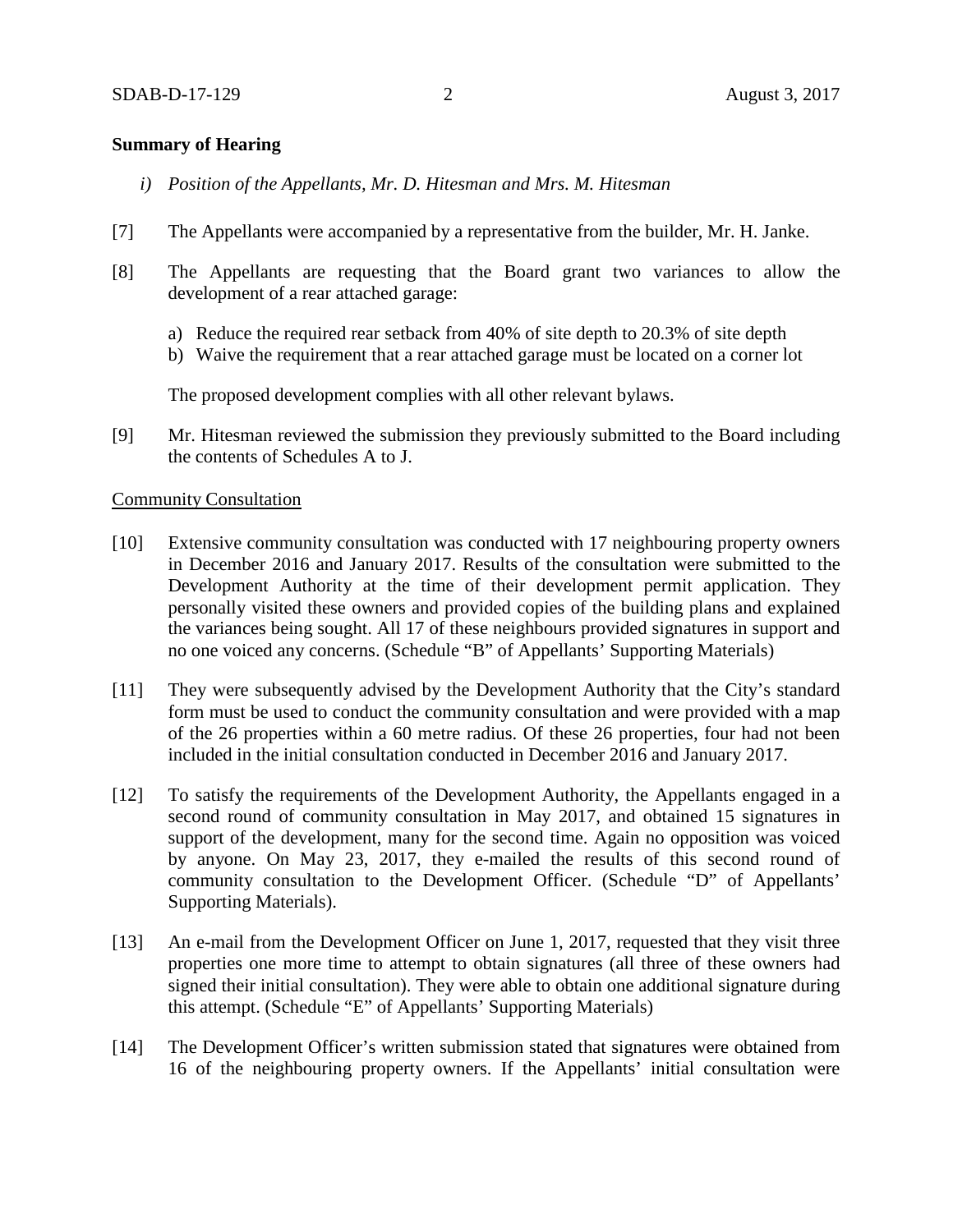included in the tally, they actually obtained signatures from 20 of the 26 owners within the 60 metre notification area.

- [15] The Appellants visited the remaining six homes at least three times, and were never able to reach anyone at five of these locations. They left written materials but never heard back from anyone.
- [16] One of these properties,  $11682 72$  Avenue, is a new construction and they believe it is not yet occupied. This home was the subject of a successful appeal to this Board where the Board allowed a rear attached garage.
- [17] The last house they were unable to obtain a signature from is occupied by an elderly woman. They spoke with her about the proposed development and left her written materials. She did not voice any objections but did not return the signed form.
- [18] They presented their proposed development to Susan Kemp, Director of Planning and Place with the Belgravia Community League who confirmed, via e-mail, that she had no concerns. (Schedule "F" of Appellants' Supporting Materials).
- [19] The Appellants have demonstrated they have wide community support for the proposed development, including the two immediately adjacent property owners and the owners of the three properties across the rear lane.

#### Compatibility and Conformity in the Neighourhood.

- [20] Homes with either front or rear attached garages are common in Belgravia as well as in the adjacent neighbourhoods of McKernan and Windsor Park. Schedule "G" contains a map together with photographs of various homes within a 60 metre radius that have either rear or front attached garages.
- [21] The Appellants submit that the proposed development is entirely compatible with other homes in the neighbourhood and fits the character of the neighbourhood.

#### No Massing effect

- [22] The proposed attached garage is a single-storey, which is a step down from the twostorey principal dwelling. The garage is on a different angle relative to the side property line when compared to the home. These two factors reduce any massing effect.
- [23] The garage is a triple garage with one side being single and the other being a tandem garage. A detached rear garage would create a larger massing effect than the design they are proposing.
- [24] Their proposed garage runs along the property line that abuts the adjacent property at 11815 – 73 Avenue. The garage on this adjacent property is located along the same property line such that the two garages will be side by side.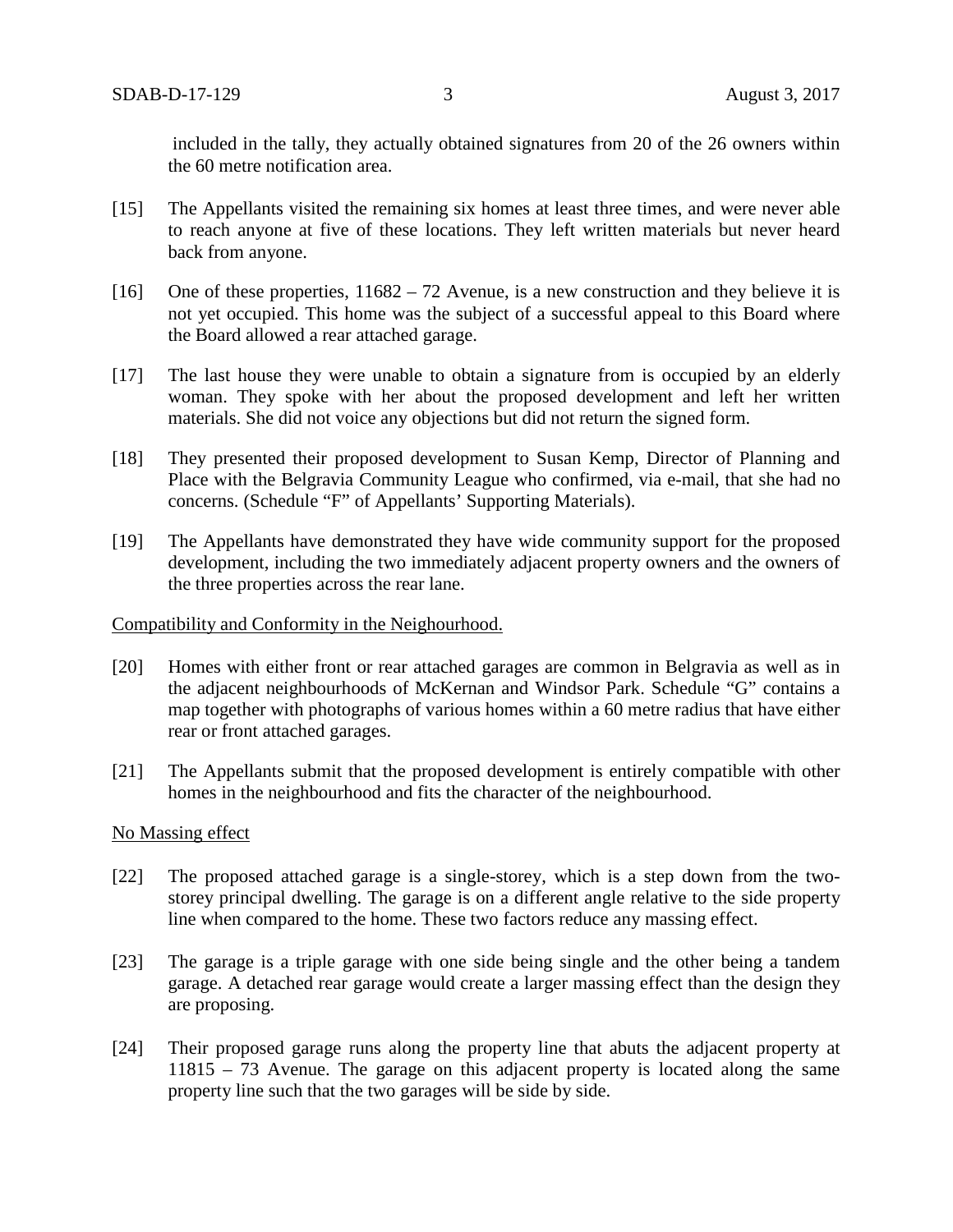# Amenities Area

[25] The lot they are proposing to build on is extremely large at nearly 10,000 square feet. It is pie shaped with the wider part being at the rear and has a 92 foot rear property line. The rear attached garage will be off to the side leaving a very large rear amenity area. The Real Property Report in Schedule "H" confirms the lot dimensions and size.

#### Landscaping Features

- [26] There are large, mature trees between the subject property and both immediately adjacent neighbours. The intent is to keep as many of these mature trees as possible. The backyards of the properties immediately across the rear lane also contain mature trees. Schedule "I" contains photographs of these landscaping features.
- [27] These mature trees mitigate any potential massing effect of the rear attached garage.

# Precedent in Immediate Vicinity

- [28] A recently constructed single detached home with a rear attached garage is located across the lane at  $11682 - 72$  Avenue. (marked with an asterisk on the map in Schedule "C"). This is the property that was the subject of a successful appeal to this Board, and resulted in the same two variances being granted as are being sought in today's appeal.
- [29] In that case, the Board reversed the Development Authority's decision of refusal because the proposed development mitigated the massing effect through articulating features, preserved a large amenities area, and the existing landscaping masked the proposed structure. Today's proposed development possesses all of these features and has the additional feature of being a reverse pie shaped lot which creates an extremely large rear yard.

#### Conclusion

- [30] In light of the extensive community consultation resulting in no expressed opposition by any neighbours within the 60 metre radius, the demonstrated compatibility and conformity with the neighbourhood, and the specific characteristics of their lot which mitigate any massing effect, the Appellants request that the Board grant their appeal and permit the required variances.
- [31] The Appellants confirmed they have read the recommended conditions of the Development Officer should the development be approved, and provided the following comments:
	- a) They would prefer not to have Condition Three included, which requires frosted or opaque glass treatment on the left elevation. They feel this is unnecessary as the neighbouring property is quite a distance away.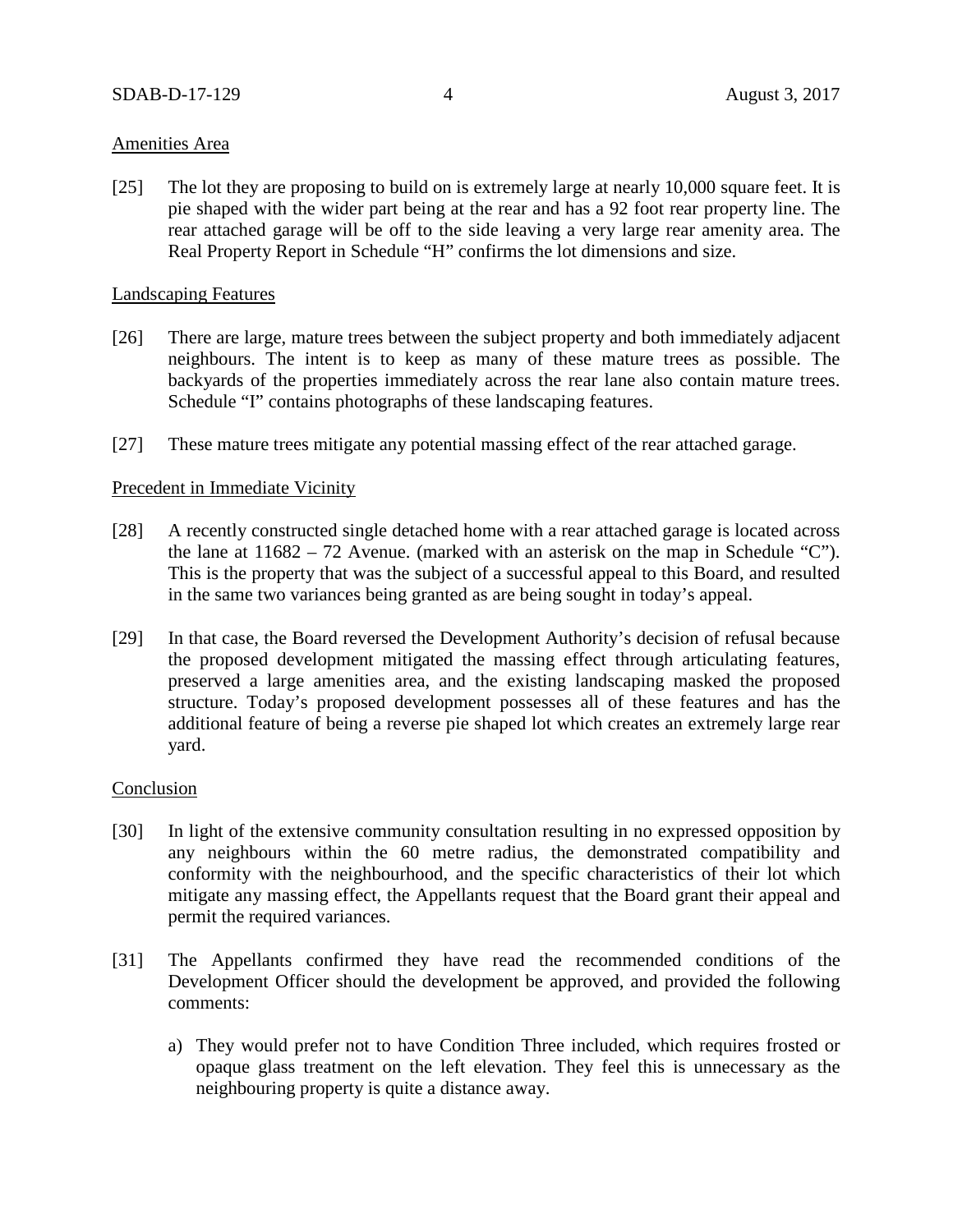b) The trees currently on the property far exceed the requirements of Conditions Six and Seven.

However, they are willing to accept these conditions if they will allow the development to be approved.

- *ii) Position of the Development Authority*
- [32] The Development Authority was represented by Mr. G. Robinson, Development Officer.
- [33] He confirmed that the total combined site coverage of the house and garage is 27.73%.
- [34] The principal dwelling and attached garage are considered as one building and the southeast corner of the garage is 1.82 metres away from the adjacent property. This is less than the two metres required in Section 814.3(4) of the *Edmonton Zoning Bylaw*; therefore, the kitchen window should be frosted. If the garage were not there, this provision would not apply.
- [35] With the garage attached to the home, the 40 percent rear setback requirement is not met. While a rear attached garage would have less of an impact than a front attached garage, it is more characteristic in these older neighbours to have a detached structure toward the rear of the lot. The proposed large, hard surfaced driveway in the rear yard is uncharacteristic of older neighbourhoods. There is no hardship associated with this lot that would justify granting a variance to allow a rear attached garage.
- [36] He confirmed that the existing trees remaining on the property can be credited toward the landscaping requirements, but the trees must be identified on the plot plan. He had previously requested this material during the initial consultation with Mr. Janke, but he has not received the information.
- [37] It is the City's position that any consultation done prior to the time an application is made would not meet the requirements of Section 814.3(24) of the *Edmonton Zoning Bylaw*. To ensure that consultation complies with this provision, the City requires that all consultation processes use the City's standard form.
	- *iii) Rebuttal of the Appellants*
- [38] The basis of the Hitesmans' appeal is that their proposed development meets the Board's test under section 687(3)(d) of the *Municipal Government Act.* They believe the proposed development will not unduly interfere with the amenities of the neighbourhood nor materially interfere with or affect the use, enjoyment or value of neighbouring parcels of land.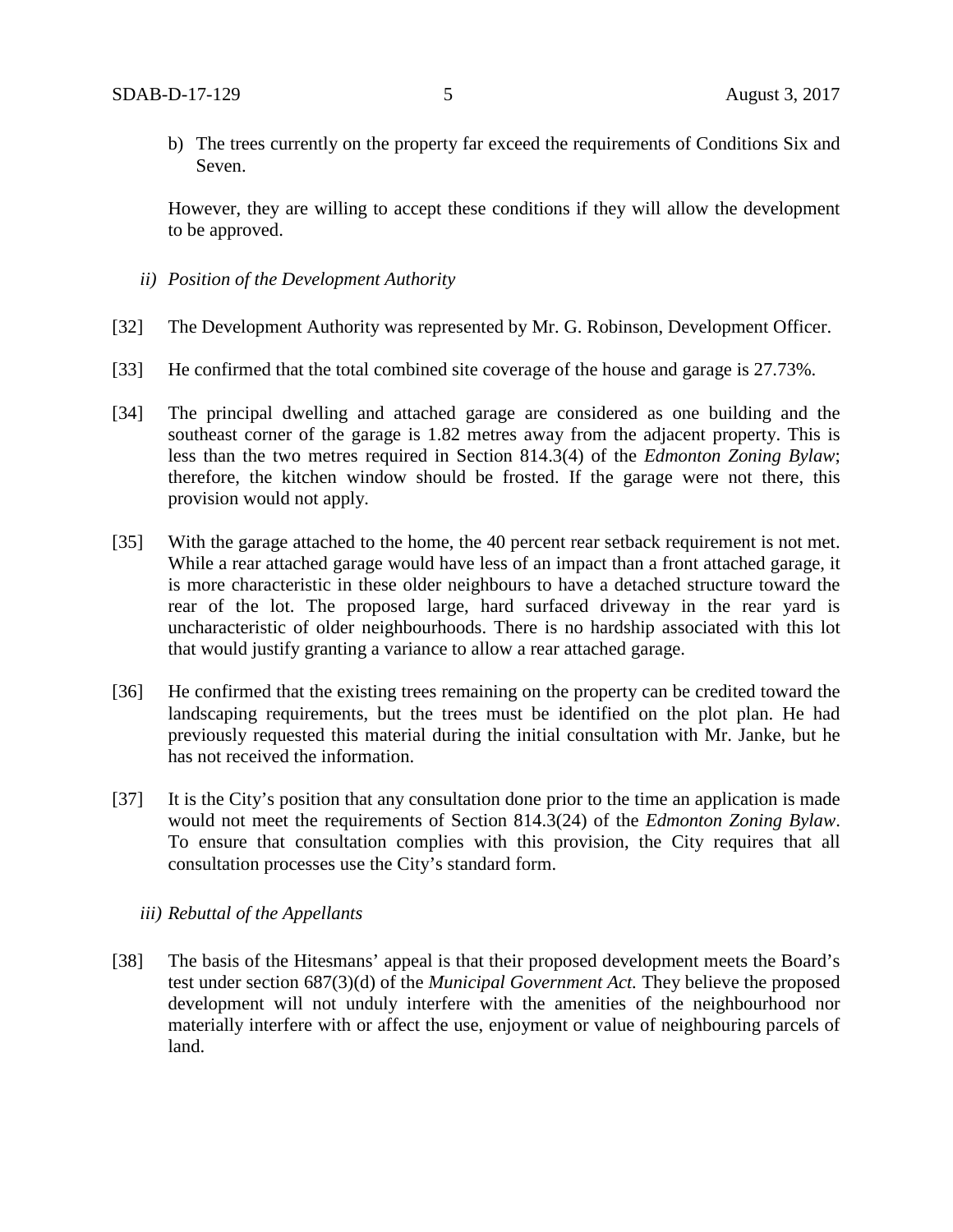- [39] They confirm that they would prefer to have a regular kitchen window to match the other windows of the house. They did not understand the condition of a frosted window in this location but reluctantly agreed to it in order to allow the development to proceed. If the garage was detached, this window would not be an issue.
- [40] There are many mature trees on the property, and they plan to keep as many of them as possible. They were never requested to indicate which specific trees would be kept and were not prepared to provide a diagram on the day of the hearing. The requested landscaping conditions would be more applicable for a new lot, but if they have to comply with these conditions to allow the development to proceed, they will do so.

## **Decision**

- [41] The appeal is ALLOWED and the decision of the Development Authority is REVOKED. The development is GRANTED as applied for to the Development Authority, subject to the following CONDITIONS:
	- 1) The Height of the principal building shall not exceed 8.6 m (Reference Sections 6.1(49) and 52).
	- 2) Platform Structures greater than 1.0 m above Grade shall provide Privacy Screening to prevent visual intrusion into adjacent properties. (Reference Section 814.3(8))
	- 3) The area hard surfaced for a Driveway shall comply with Section 54.6 of the Zoning Bylaw 12800.
	- 4) Except for the hard surfacing of Driveways and/or Parking Areas approved on the site plan for this application, the remainder of the site shall be landscaped in accordance with the regulations set out in Section 55 of the Zoning Bylaw 12800.
	- 5) Landscaping shall be provided on a Site within 18 months of the occupancy of the Single Detached House. Trees and shrubs shall be maintained on a Site for a minimum of 42 months after the occupancy of the Single Detached House (Reference Section 55.2.1).
	- 6) Two deciduous trees with a minimum Caliper of 50 mm, two coniferous trees with a minimum Height of 2.5 m and eight shrubs shall be provided on the property. Deciduous shrubs shall have a minimum Height of 300 mm and coniferous shrubs shall have a minimum spread of 450 mm (Reference Section 55.2.1).
	- 7) All Yards visible from a public roadway, other than a Lane, shall be seeded or sodded. Seeding or sodding may be substituted with alternate forms of ground cover, including hard decorative pavers, washed rock, shale or similar treatments,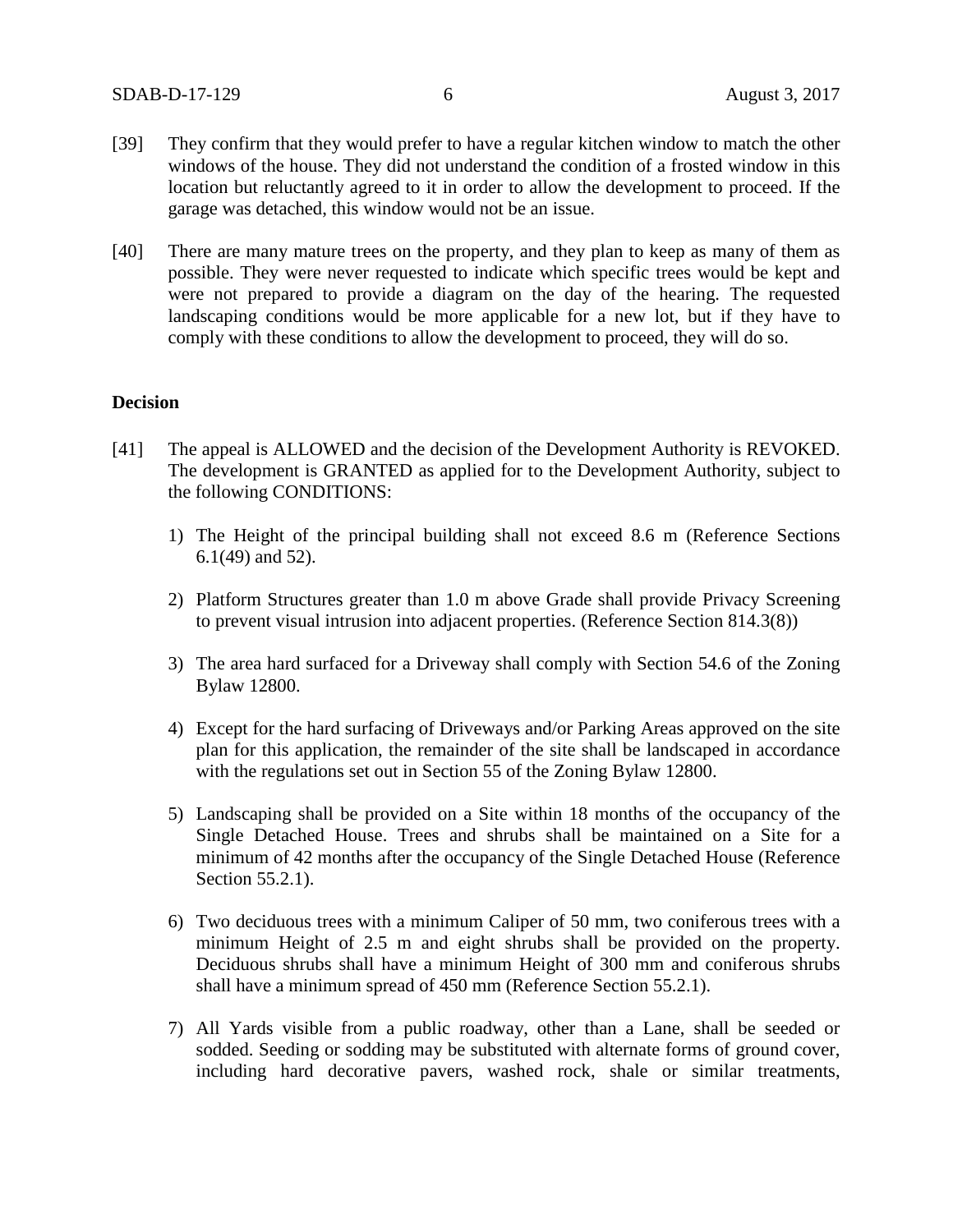perennials, or artificial turf, provided that all areas of exposed earth are designed as either flower beds or cultivated gardens (Reference Section 55.2.1).

8) WITHIN 14 DAYS OF APPROVAL, prior to any demolition or construction activity, the applicant must post on-site a development permit notification sign (Section 20.2)

ADVISEMENTS:

- 1) Lot grades must comply with the Edmonton Drainage Bylaw 16200. Contact Drainage Planning and Engineering at 780-496-5576 or lot.grading@edmonton.ca for lot grading inspection inquiries.
- 2) Any future deck development greater than 0.6m (2ft) in height will require development and building permit approvals
- 3) Any future deck enclosure or cover requires a separate development and building permit approval.
- 4) The driveway access must maintain a minimum clearance of 1.5m from all surface utilities.
- 5) Any hoarding or construction taking place on road right-of-way requires an OSCAM (On-Street Construction and Maintenance) permit. It should be noted that the hoarding must not damage boulevard trees. The owner or Prime Contractor must apply for an OSCAM online at: www.edmonton.ca/transportation/on\_your\_streets/on-street-constructionmaintenance-permit.aspx
- 6) Unless otherwise stated, all above references to "section numbers" refer to the authority under the Edmonton Zoning Bylaw 12800.
- 7) An approved Development Permit means that the proposed development has been reviewed against the provisions of this bylaw. It does not remove obligations to conform with other legislation, bylaws or land title instruments including, but not limited to, the Municipal Government Act, the Safety Codes Act or any caveats, restrictive covenants or easements that might be attached to the Site.
- [42] In granting this development the following VARIANCES to the *Edmonton Zoning Bylaw* are allowed:
	- 1) Section 814.3(5) is varied to permit a Rear Setback of 10.75 metres (20.3% of site depth) instead of the required 21.1 m (40% of site depth).
	- 2) Section 814.3(18) is waived to permit a rear attached garage to be located on a noncorner lot.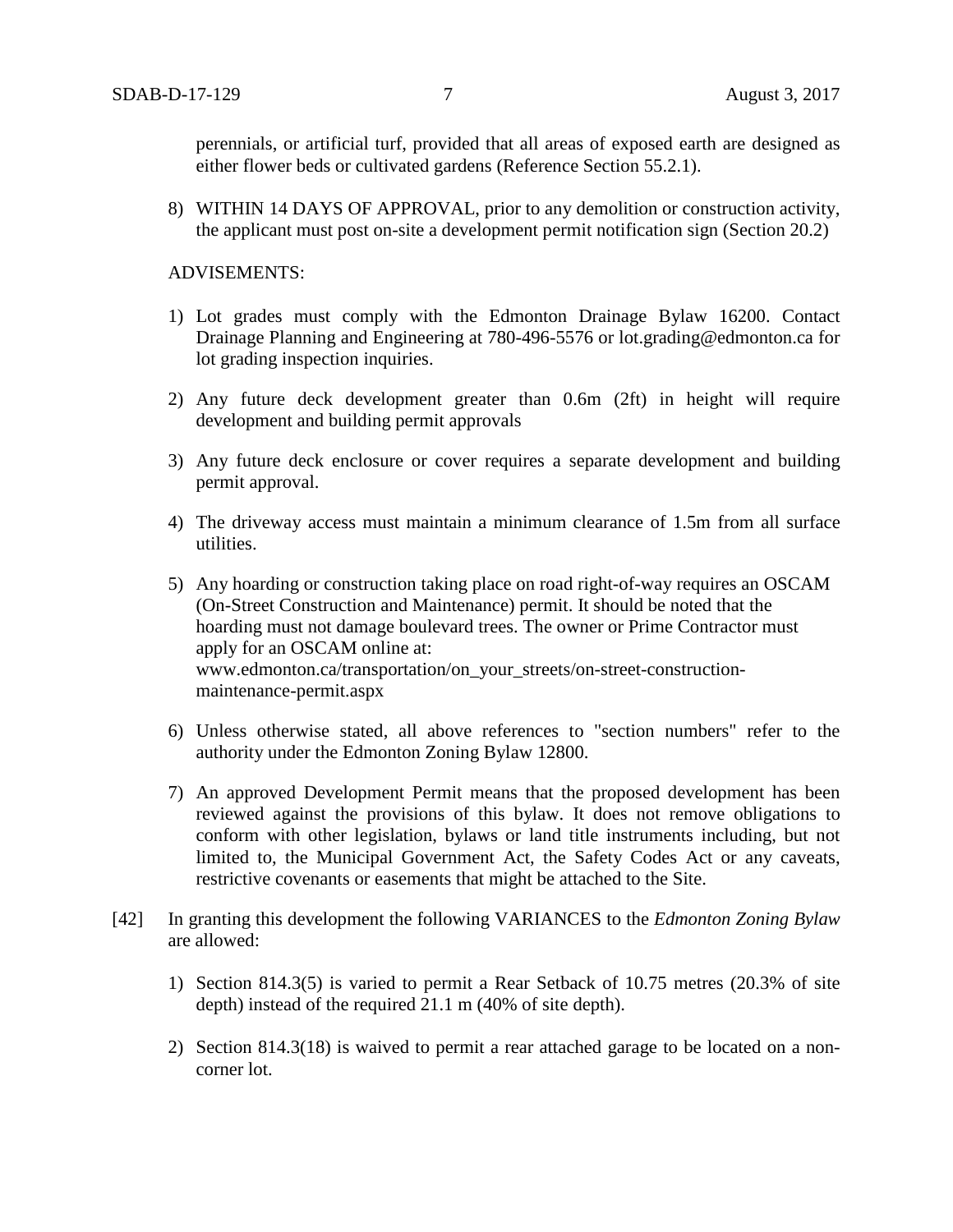### **Reasons for Decision**

- [43] Single Detached Housing is a Permitted Use in the RF1 Single Detached Residential Zone.
- [44] Both variances required for the proposed development are related to the fact that a rear attached Garage is proposed.
- [45] The Garage portion of the proposed development is single Storey. This will reduce any massing effect because of the step down from the two Storey principal Dwelling to a single Storey garage.
- [46] The Board recognizes that while the southeast corner of the garage is 1.82 metres away from the adjacent property, at the location of the kitchen window the separation distance from the adjacent property exceeds four meters. With this setback distance, there would be no overlook from this window into the adjacent property. Furthermore, the Development Officer indicated that it is the Garage portion of the development that would potentially create overlook and privacy concerns. However, the subject window is located in the kitchen of the principal building. The Board therefore finds that a frosted window treatment will not be required as a condition of this permit.
- [47] The proposed development has wide community support as well as the support of the community league. Both immediately adjacent neighbours are in support of the development, including the neighbour along whose property line the proposed garage will run (11815 – 73 Avenue). No letters of opposition were received and no one appeared in person at the hearing to object to the development.
- [48] The lot is very large and the proposed development occupies only 27.73% of the Site, allowing for a significant Amenity Area.
- [49] The Board is convinced that the proposed development is compatible with the neighbourhood and will not unduly interfere with the amenities of the neighbourhood nor materially interfere with or affect the use, enjoyment or value of neighbouring parcels of land.

550

Mr. B. Gibson, Presiding Officer Subdivision and Development Appeal Board

Board Members in Attendance Mr. V. Laberge; Ms. E. Solez; Ms. D. Kronewitt Martin; Ms. M. McCallum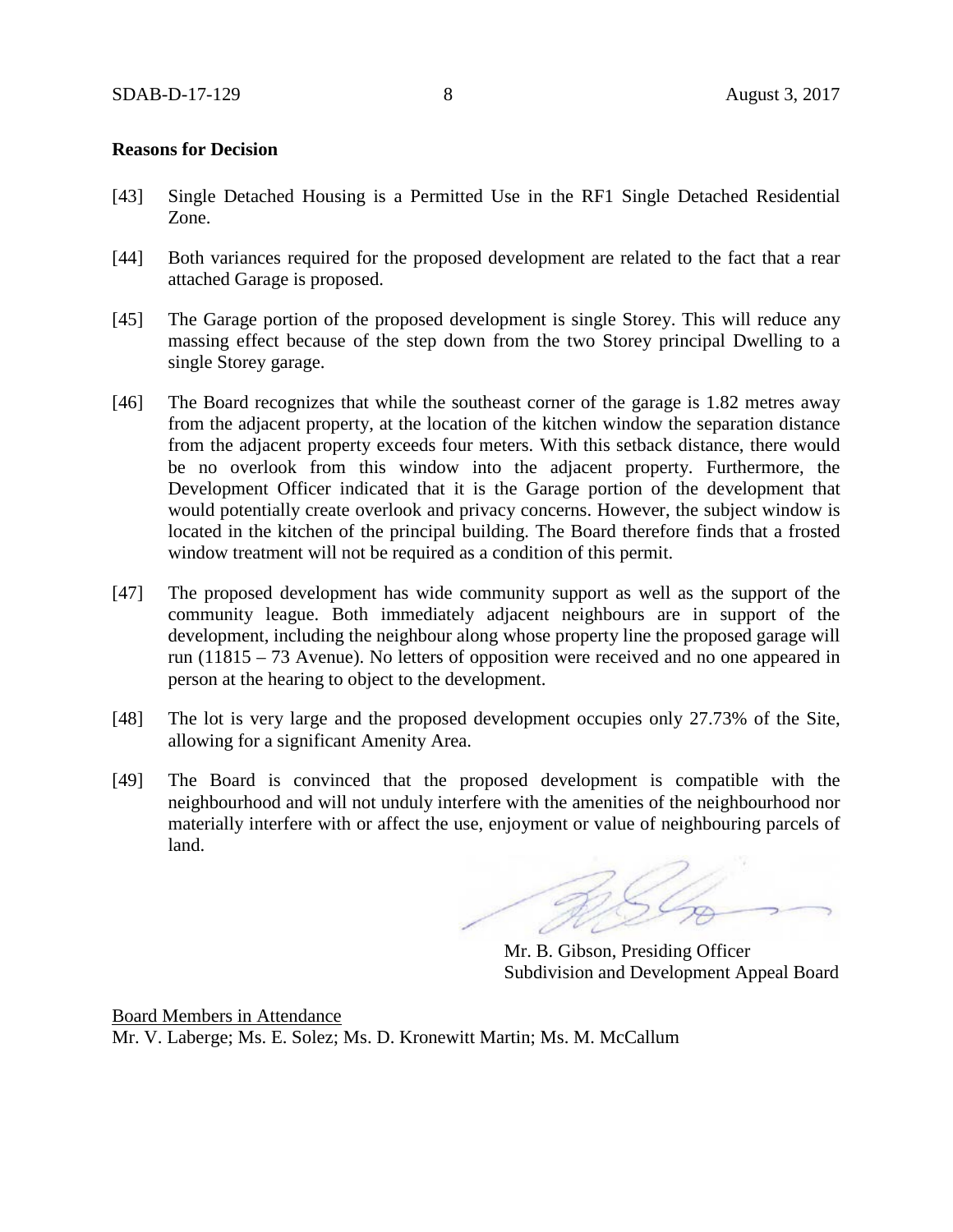### **Important Information for the Applicant/Appellant**

- 1. This is not a Building Permit. A Building Permit must be obtained separately from the Sustainable Development Department, located on the 2nd Floor, Edmonton Tower, 10111 – 104 Avenue NW, Edmonton, AB T5J 0J4.
- 2. Obtaining a Development Permit does not relieve you from complying with:
	- a) the requirements of the *Edmonton Zoning Bylaw*, insofar as those requirements have not been relaxed or varied by a decision of the Subdivision and Development Appeal Board,
	- b) the requirements of the *Alberta Safety Codes Act*,
	- c) the *Alberta Regulation 204/207 – Safety Codes Act – Permit Regulation*,
	- d) the requirements of any other appropriate federal, provincial or municipal legislation,
	- e) the conditions of any caveat, covenant, easement or other instrument affecting a building or land.
- 3. When an application for a Development Permit has been approved by the Subdivision and Development Appeal Board, it shall not be valid unless and until any conditions of approval, save those of a continuing nature, have been fulfilled.
- 4. A Development Permit will expire in accordance to the provisions of Section 22 of the *Edmonton Zoning Bylaw, Bylaw 12800*, as amended.
- 5. This decision may be appealed to the Alberta Court of Appeal on a question of law or jurisdiction under Section 688 of the *Municipal Government Act*, RSA 2000, c M-26. If the Subdivision and Development Appeal Board is served with notice of an application for leave to appeal its decision, such notice shall operate to suspend the Development Permit.
- 6. When a decision on a Development Permit application has been rendered by the Subdivision and Development Appeal Board, the enforcement of that decision is carried out by the Sustainable Development Department, located on the 2nd Floor, Edmonton Tower, 10111 – 104 Avenue NW, Edmonton, AB T5J 0J4.

*NOTE: The City of Edmonton does not conduct independent environmental checks of land within the City. If you are concerned about the stability of this property for any purpose, you should conduct your own tests and reviews. The City of Edmonton, when issuing a development permit, makes no representations and offers no warranties as to the suitability of the property for any purpose or as to the presence or absence of any environmental contaminants on the property.*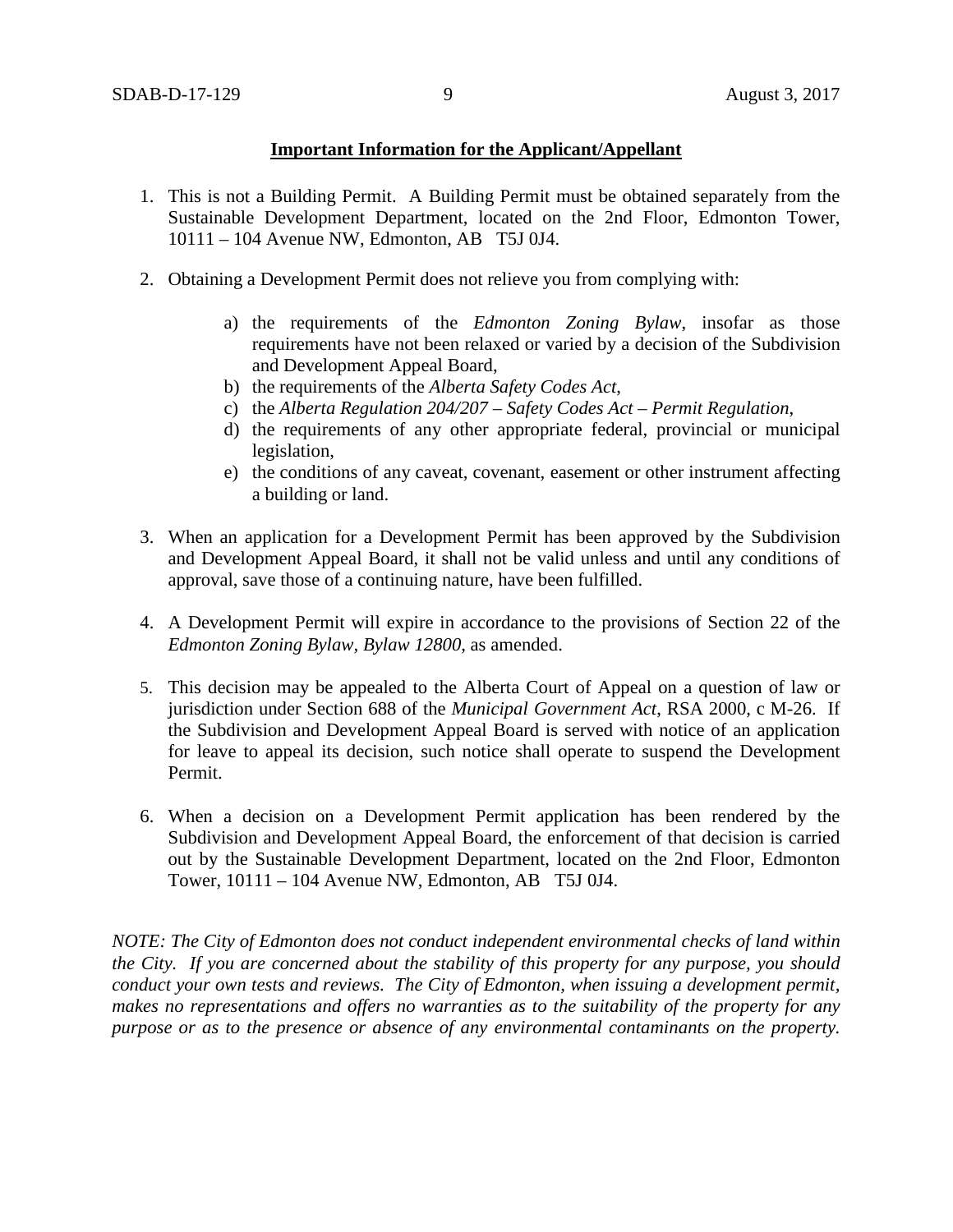

Date: August 3, 2017 Project Number: 253206169-001 File Number: SDAB-D-17-130

# **Notice of Decision**

[1] The Subdivision and Development Appeal Board received an appeal that was filed on June 25, 2017. The appeal concerned the decision of the Development Authority, issued on June 12, 2017, to approve the following development:

> Operate a Major Home Based Business - Health Enhancement Centre - (EVA'S MASSAGE THERAPY)

- [2] The subject property is located on Plan 2239X Blk 13 Lot 11, at 9723 72 Avenue NW, within the RF3 Small Scale Infill Development Zone. The Mature Neighbourhood Overlay applies to the subject property.
- [3] The Board was in receipt of an email from the Respondent, Ms. M. Zhong, requesting that the permit be cancelled as she no longer wished to operate a Home Based Business from this location.
- [4] The Subdivision and Development Appeal Board, at a hearing on July 19, 2017, made and passed the following motion:

"That the Board accept the Appellant's request to cancel Permit 253206169-001"

[5] Pursuant to its authority under section 687(3)(c) of the *Municipal Government Act,* RSA 2000, c M-26, the Board revokes Permit 253206169-001, and the hearing scheduled for July 19, 2017, is accordingly cancelled.

Mr. B. Gibson, Presiding Officer Subdivision and Development Appeal Board

Board Members in Attendance: Mr. V. Laberge; Ms. E. Solez; Ms. D. Kronewitt Martin; Ms. M. McCallum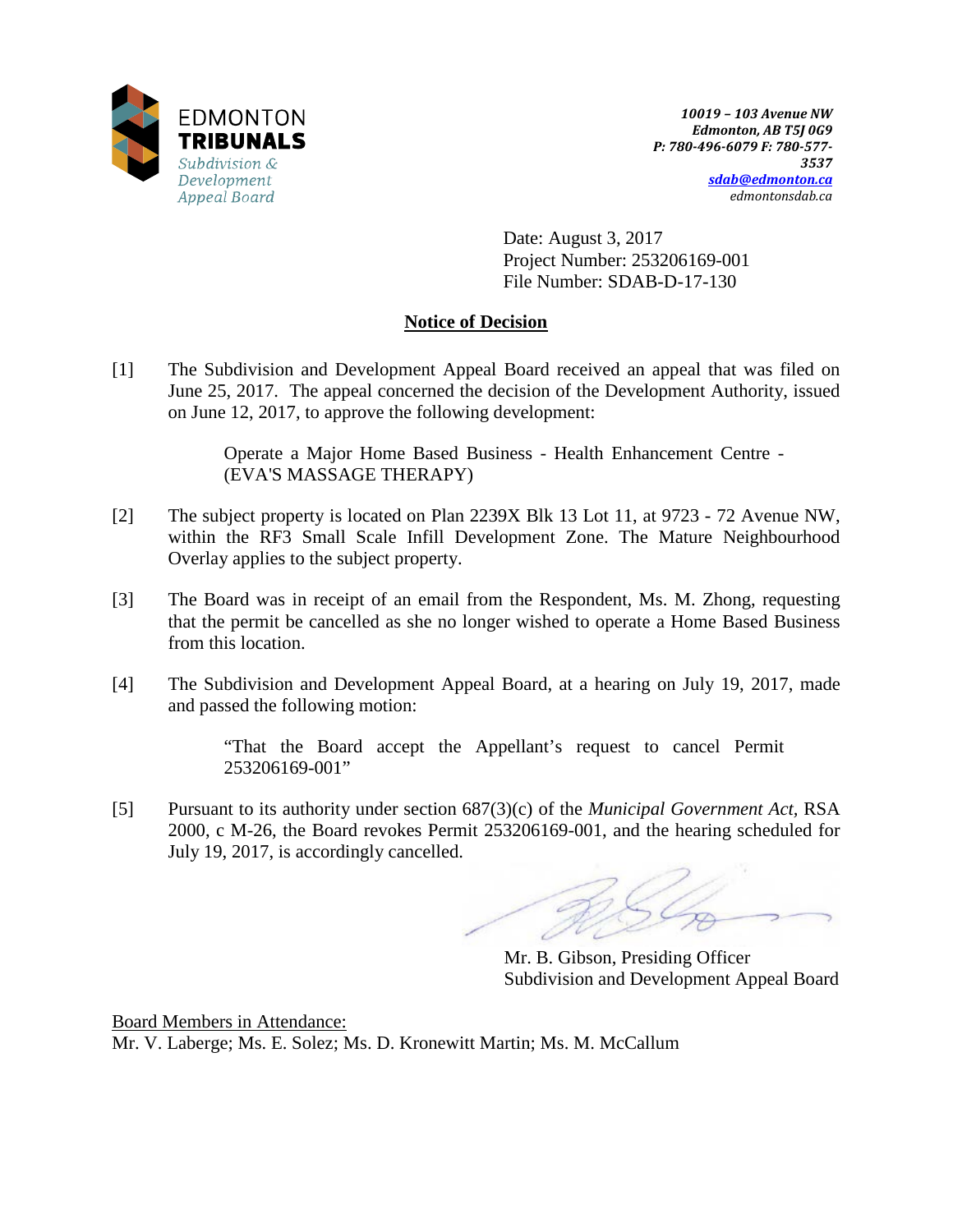

Date: August 3, 2017 Project Number: 252373077-001 File Number: SDAB-D-17-131

# **Notice of Decision**

[1] On July 19, 2017, the Subdivision and Development Appeal Board heard an appeal that was filed on June 22, 2017. The appeal concerned the decision of the Development Authority, issued on June 5, 2017, to approve the following development:

> Erect a 2.44 m tall Fence along 24.1 metres of the southeast side lot line (to be constructed beside existing fence)

- [2] The subject property is on Plan 7820905 Blk 71 Lot 3, located at 2015 139 Avenue NW, within the RF1 Single Detached Residential Zone.
- [3] The following documents were received prior to the hearing and form part of the record:
	- Copy of the permit application with attachments, letter from the Applicant to the Development Authority dated May 23, 2017, and the approved permit;
	- Appellant's supporting materials;
	- Respondent's written submissions and supporting materials;
	- Development Officer's written submissions;
	- Two online comments regarding the development, one in support and one in opposition (submitted by the Appellant);
	- Supporting materials of a neighbouring property owner in opposition to the development.

# **Preliminary Matters**

- [4] At the outset of the appeal hearing, the Presiding Officer confirmed with the parties in attendance that there was no opposition to the composition of the panel.
- [5] The Presiding Officer outlined how the hearing would be conducted, including the order of appearance of parties, and no opposition was noted.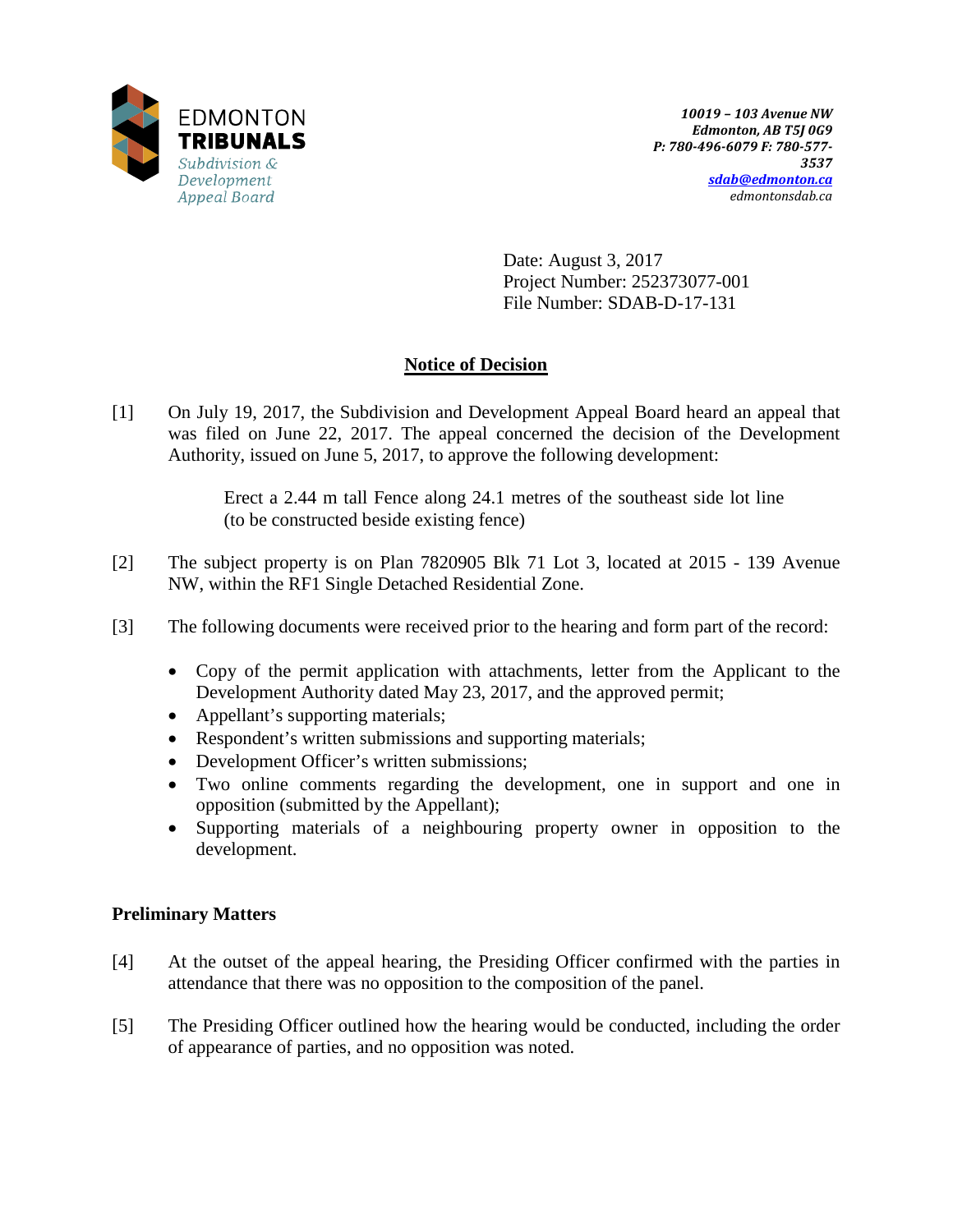[6] The appeal was filed on time, in accordance with section 686 of the *Municipal Government Act*, RSA 2000, c M-26.

#### **Summary of Hearing**

- *i) Position of the Appellant, Ms. I. Smith*
- [7] Ms. I. Smith was accompanied by Mr. A. Smith.
- [8] The average Height of fences within the neighbourhood is approximately five feet tall, whereas the Respondent has erected a six feet high fence along the property line shared with the Smiths. The application before this Board is for an even taller fence at eight feet, which is inappropriate and does not fit within the general character of the neighbourhood. The proposed fence will devalue their property.
- [9] The height of the fence will block their view into the yards of neighbouring properties. Since the proposed fence will be built inside the Respondent's property line, the Smiths will not be able to maintain, repair, or otherwise touch the fence. The fence will make their home feel like a prison cell.
- [10] Upon questioning by the Board, the Smiths confirmed that they would be amenable to sharing the costs of a six feet tall fence built along the property line, which would allow them to maintain their side of the fence. However, they oppose an eight feet tall fence. They have tried working with the Respondent to come to an agreement, but the Respondent refuses to cooperate.
	- *ii) Position of Affected Property Owner in Support of the Appellant*
- [11] Mr. J. Gervais stated that the entire community has five feet tall fences, and neighbours frequently chat with each other over their fences. Referencing his supporting materials, he noted that the photographs he submitted demonstrate the vast difference between a six feet tall fence compared to an eight feet tall fence.
- [12] Upon questioning by the Board, he confirmed that he is located southeast of the subject property, and that the photos were taken from his property. The photographs show that the proposed fence would have a negative impact upon his view. The Board noted that it is possible for the fence height to gradually slope downward as it approaches his property, which might mitigate some of the visual impact.
- [13] He also referenced a petition signed by people living within his crescent. During the consultation, he was surprised by the "overwhelming opposition" expressed by his neighbours with regard to the proposed fence. He reviewed the information collected in the petition.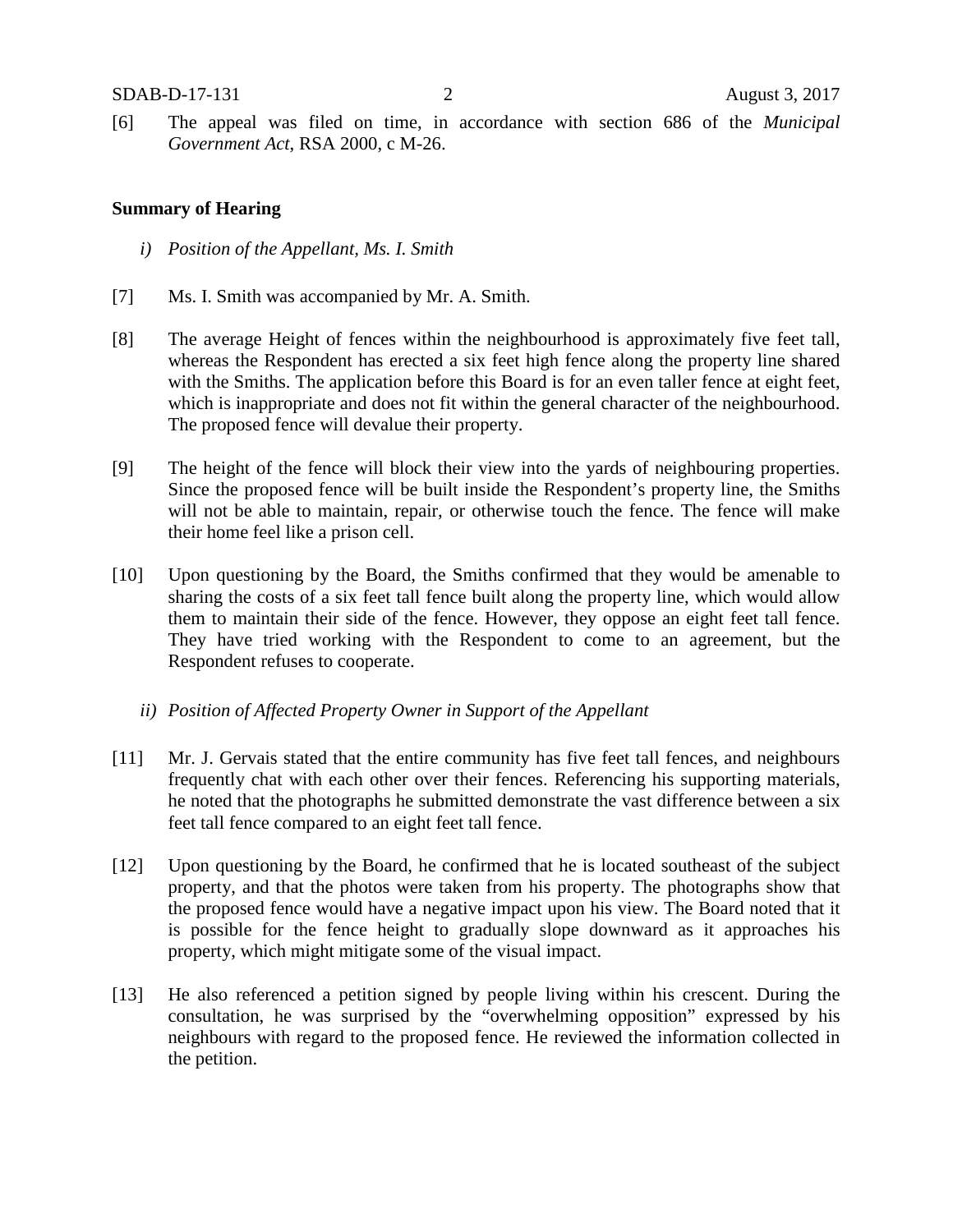#### *iii) Position of the Development Authority*

- [14] The Development Authority was represented by Mr. B. Liang, Development Officer.
- [15] Mr. Liang took into consideration the following factors when issuing his decision to approve the proposed development:
	- a) The subject fence runs parallel to the property line shared with the Smiths, and only extends from the rear property line to the front step of the house. It does not extend to the front yard.
	- b) When determining whether a development is characteristic of the neighbourhood, the Development Authority takes into consideration the appearance of the development from the street. Since the fence does not extend to the front yard, it will not be visible from the street, and therefore maintains the character of the neighbourhood.
	- c) The purpose of this fence will be for privacy and noise attenuation. Although there is a potential massing effect to this eight feet tall fence, the need for privacy in this instance outweighed the massing concerns.
	- d) The fence also has a southeast/northwest orientation such that the sunshadow impact upon the Smiths' yard will be negligible. Any shadows cast would be onto the Respondent's property, and therefore would not impact neighbouring properties.
- [16] Upon questioning by the Board, Mr. Liang confirmed the following:
	- a) Fences can be made of a variety of materials, and the Zoning Bylaw sets no requirements. However, there is an expectation that fences are compatible with the existing neighbourhood, and he has conditioned the permit accordingly. The pictures submitted by the neighbouring property owners show a fence constructed from metal cladding, which is inconsistent with the permit condition. The Applicant informed him that the final completed fence will be made of wood.
	- b) Trees can be planted in yards, and there is no maximum Height limitation for trees. It is possible for the Appellant to plant a tree that will be taller than eight feet.
	- c) Section 49 of the Zoning Bylaw does contemplate variance powers for fence Heights over 2.44 metres in certain circumstances. Based on the information available to him, he deemed this situation as one of those circumstances in which it would be appropriate for him to grant a Height variance.
	- d) Referencing a photograph submitted from Mr. Gervais, the Board noted that there appeared to be existing landscaping over eight feet tall. Mr. Liang confirmed that he did consider existing screening. When the fence is juxtaposed against the existing mature trees, it is likely that the trees will feature more prominently than the eight feet tall fence.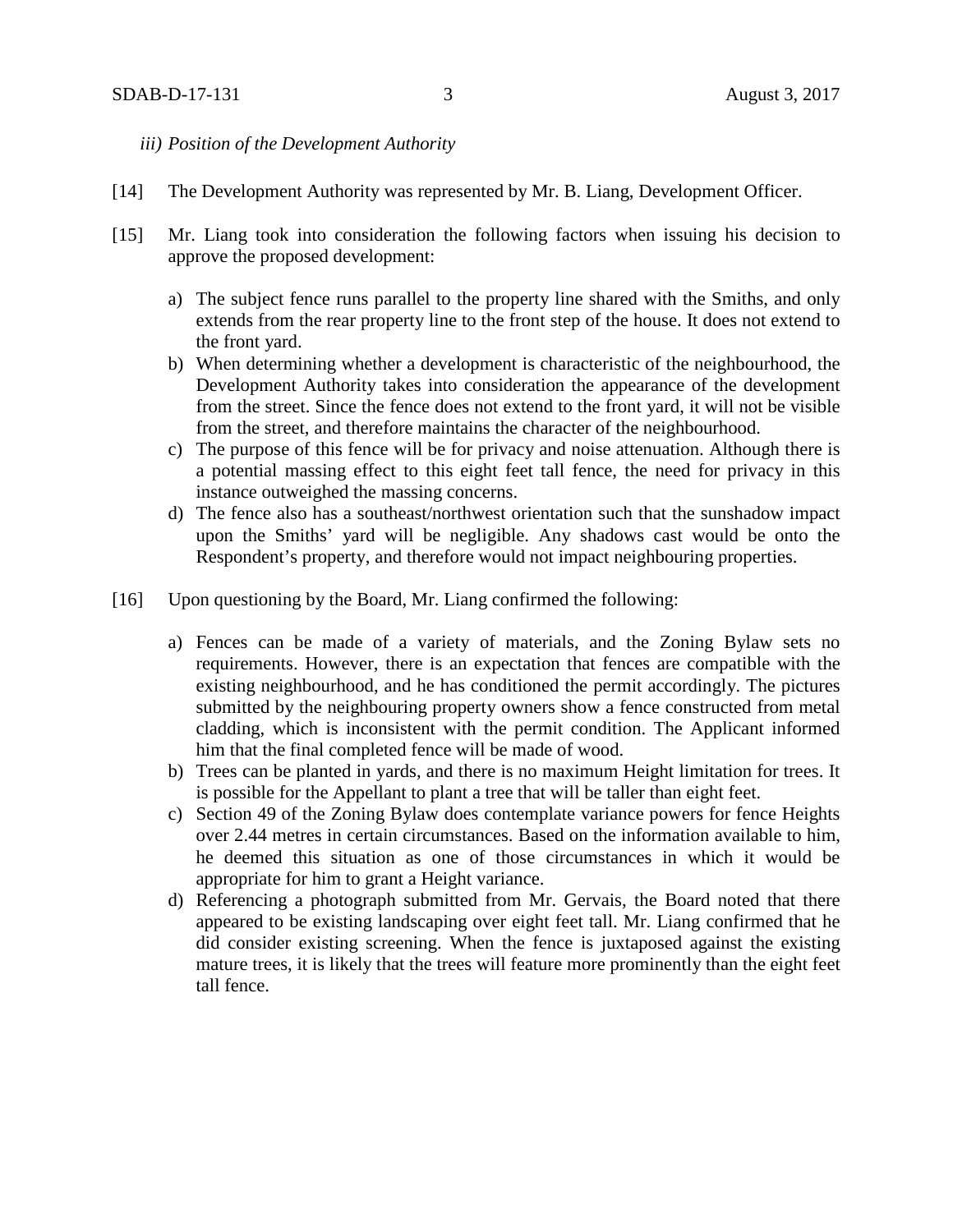- *iv) Position of the Respondent, Mr. B. Rombough and Ms. M. Rombough*
- [17] Mr. Rombough was not present, and Ms. Rombough appeared on her own behalf.
- [18] The photographs submitted by the Appellant demonstrate that her neighbours have full view of her yard.
- [19] Contrary to the Appellant's submissions, she has tried to cooperate with her neighbours to build a fence along the shared property line. She referenced the mediation letter addressed to her from the Mediation and Restorative Justice Centre, dated May 18, 2016. The letter indicates her willingness to work with her neighbours. However, her neighbours refused to attend the mediation session.
- [20] She has obtained signatures from 27 neighbouring property owners who support her fence. There are other properties in the area with fences similar to the one she is proposing.
- [21] Referencing photographs submitted, she confirmed that the fence is currently six feet tall in the rear yard and then drops to four feet before gradually dropping to two feet. The other two fences on the west and south side are six feet tall.
	- *v) Rebuttal of the Appellant*
- [22] The Respondent was not in favour of a five feet tall fence and was adamant about building a taller fence, which the Appellant did not support. Mr. Smith stated that he favoured leaving the existing fence at the same Height and doing some repair work. Since he did not support the Respondent's proposed changes, he did not wish to speak with her about it.
- [23] He referenced a photograph which depicted the view from the Smiths' property to the Respondent's property, and pointed out a sign that had been placed over the top portion of this fence. The sign contained derogatory language which the Appellant found distasteful and upsetting.
- [24] Contrary to the Development Authority's submission, it was the Appellant's position that there will be a sunshadow impact in the afternoon.

# **Decision**

[25] The appeal is DENIED and the decision of the Development Authority is CONFIRMED. The development is GRANTED as approved by the Development Authority.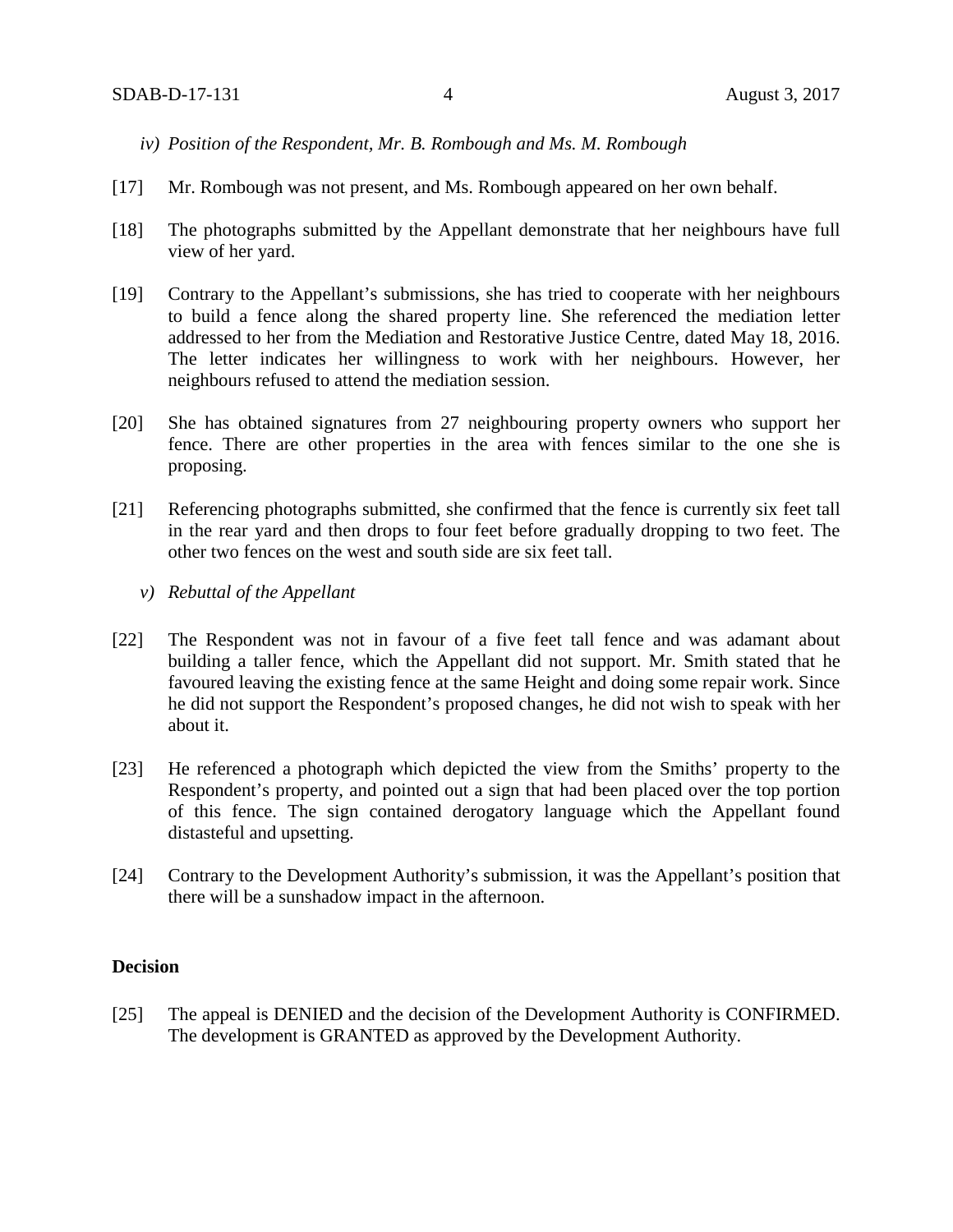### **Reasons for Decision**

- [26] The proposed development is Accessory to a Single Detached House, which is a Permitted Use in the RF1 Single Detached Residential Zone. Under section 49(1)(g), the Development Officer may vary the Height of a Fence to a maximum of 2.44 metres. During the hearing, the Board heard that in the Development Officer's view, the circumstances surrounding this development made it appropriate for him to exercise this discretion.
- [27] Even if the Development Officer did not exercise his discretion appropriately, the Board still has variance powers under section 687(3)(d) of the *Municipal Government Act,*  which states that the Board may grant a variance if "the proposed development would not unduly interfere with the amenities of the neighbourhood, or materially interfere with or affect the use, enjoyment or value of neighbouring parcels of land."
- [28] The Board heard that the proposed fence will not extend to the Front Yard of the property, and therefore will not feature prominently from the street view. Since the street view will not be materially impacted, the Board finds that the proposed development remains consistent with the character of the neighbourhood. There is no undue interference with the amenities of the neighbourhood.
- [29] The Board also heard that due to the orientation of the fence, sun shadow from the proposed eight feet tall fence would be cast mainly upon the Applicant's yard. The Board has reviewed the various photographs submitted by the parties, and accepts this submission. The photographs also show that there is significant landscaping and tall trees on both the subject property, as well as surrounding properties. The existing landscaping mitigates the visual impact of an eight feet tall fence. For these reasons, the Board finds that the proposed development will not materially interfere with the use and enjoyment of neighbouring parcels of land.
- [30] Some mention was made by the Appellant regarding the potential for the fence to devalue neighbouring properties. However, no evidence or materials was submitted in support of this position, and the Board therefore makes no finding as to whether the development will materially affect the value of neighbouring parcels of land.
- [31] The Board considered all petitions submitted by the parties. Although not a statutory requirement, the Board notes that all parties demonstrated both support and opposition to the development. Based on the responses of those neighbours who would be most impacted visually by the development, there appeared to be almost equal support and opposition to the development.
- [32] Finally, the Board notes that based on the written submissions of the Appellant and Respondent, there appears to be a desire for privacy, reduced interaction, and reduced noise from both sides. Indeed, the Appellant's submissions during rebuttal, particularly in reference to the derogatory sign placed over the existing fence, confirmed that there is an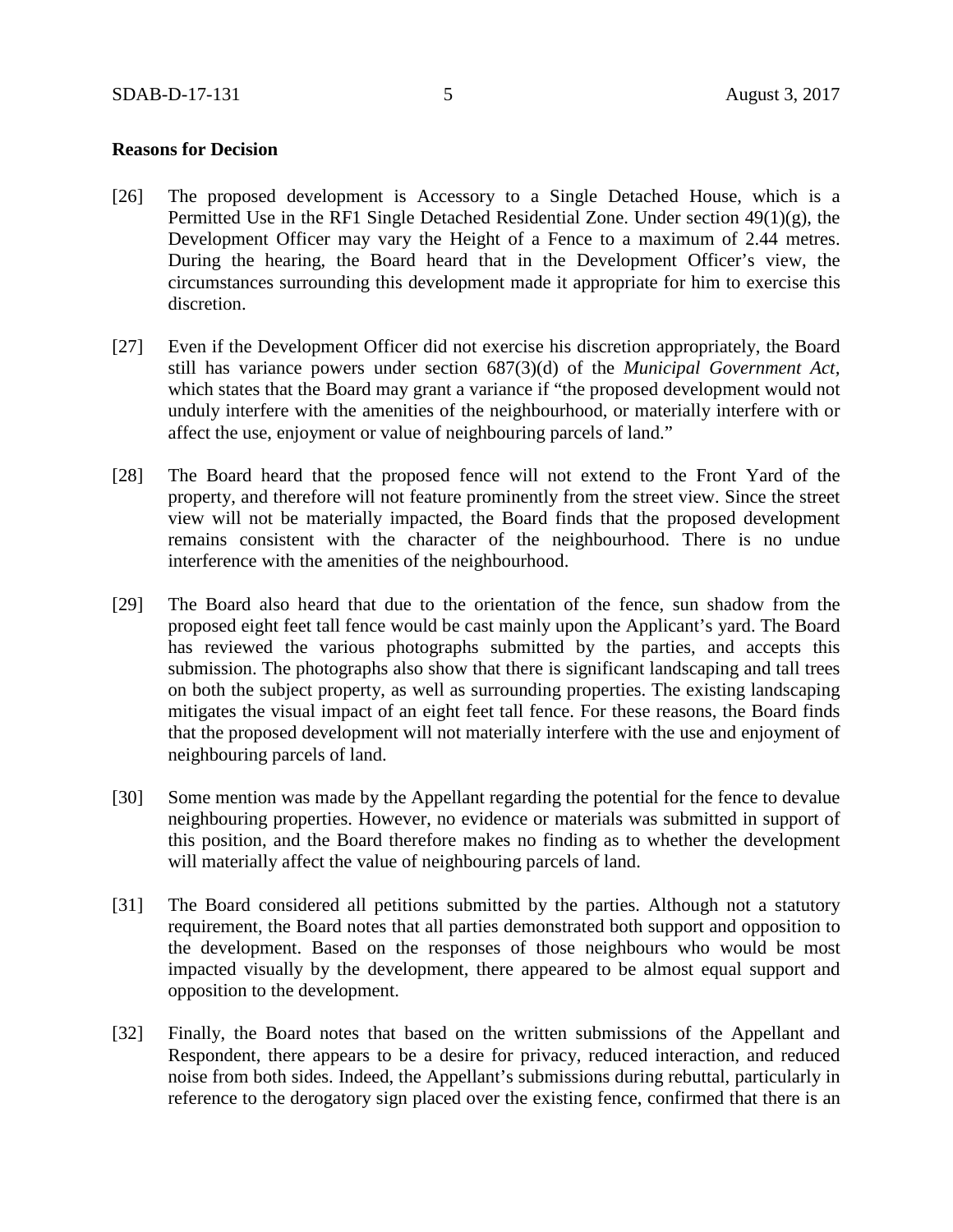increased desire for privacy between the two neighbours. The Board also accepts the position of the Development Authority that one of the purposes of residential fencing is for noise attenuation and privacy screening. The proposed development is therefore consistent with both this purpose and the stated desire of both parties.

[33] For the above reasons, the Board finds that the proposed development will not unduly interfere with the amenities of the neighbourhood, nor materially interfere with or affect the use and enjoyment of neighbouring parcels of land. The appeal is denied.

Mr. B. Gibson, Presiding Officer Subdivision and Development Appeal Board

Board Members in Attendance Mr. V. Laberge; Ms. E. Solez; Ms. D. Kronewitt Martin; Ms. M. McCallum